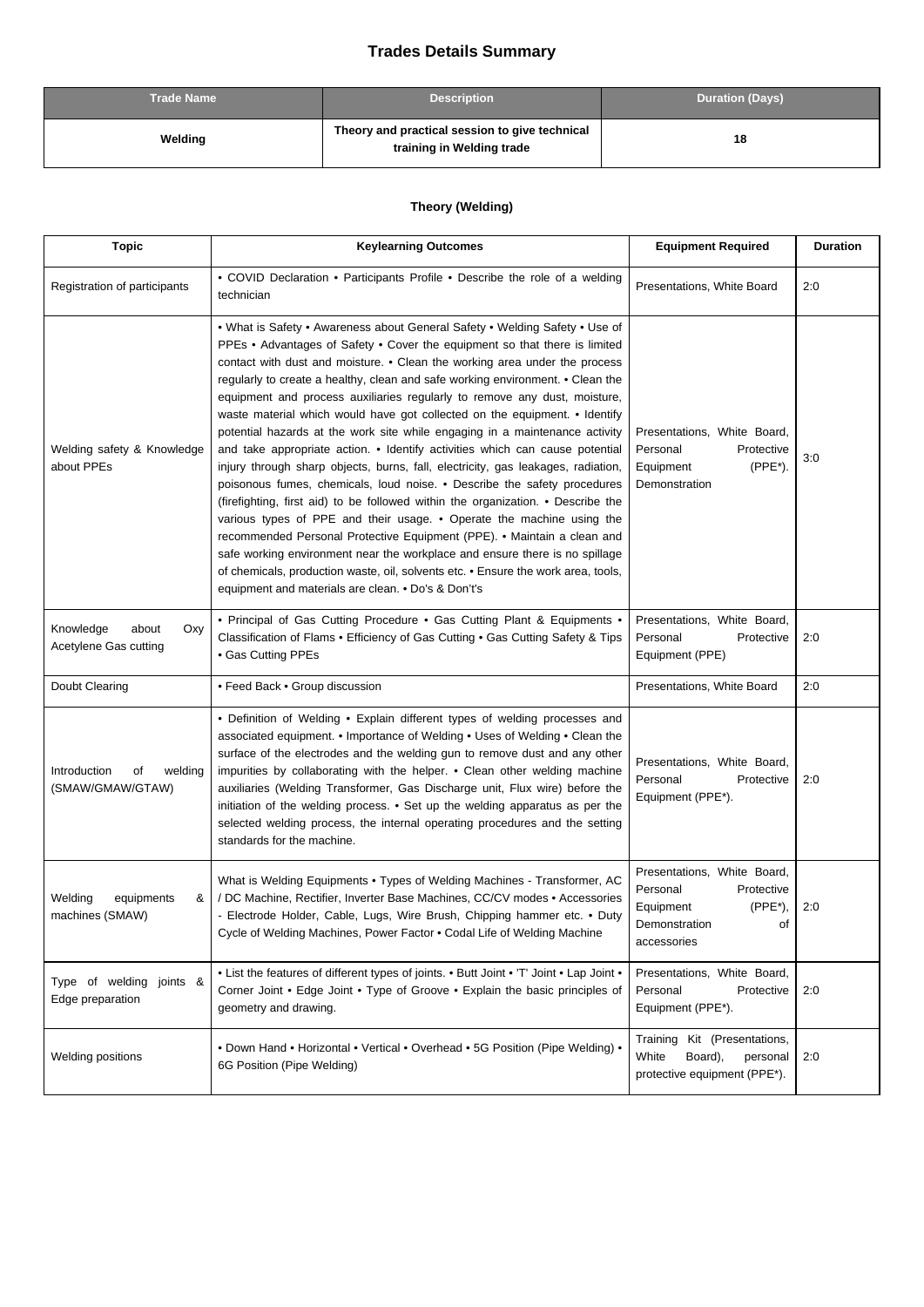| Welding consumables                                                      | • What is Welding Consumables • Electrodes • Type of Electrode •<br>Classification & Codification of Electrode • Type of Electrode Coating •<br>Composition of Electrode • Coating Factor & Deposition Rate of Electrode •<br>Storage & Handling of Welding Consumable • Identify the various welding<br>parameters like temperature, pressure, electrode type, electrode distance<br>(gap), Welding current, voltage, process time etc. before starting the welding<br>process. • Select the correct type of electrode in terms of electrode material<br>and thickness, filler material and flux which will be required for the selected<br>welding process before the initiation of the welding process.                                                                                                                           | Presentations, White Board,<br>Personal<br>Protective<br>Equipment (PPE*). | 2:0 |
|--------------------------------------------------------------------------|--------------------------------------------------------------------------------------------------------------------------------------------------------------------------------------------------------------------------------------------------------------------------------------------------------------------------------------------------------------------------------------------------------------------------------------------------------------------------------------------------------------------------------------------------------------------------------------------------------------------------------------------------------------------------------------------------------------------------------------------------------------------------------------------------------------------------------------|----------------------------------------------------------------------------|-----|
| Precautions<br>Welding<br>in<br>(Before, After & During) &<br>Inspection | • Describe different cleaning methods for electrodes, metal surfaces etc. • Dry<br>Electrode • Tacking & Clamping Before welding • Cleaning of Weld Bead after<br>every pass (Interpass Cleaning) • Slag Removal • Spatter Cleaning • Brief<br>Introduction of Destructive & Non Destructive Test • Visual Inspection • Clean<br>the surface of the metal parts (work pieces) which need to be joined. $\bullet$<br>Remove any extra material, sharp edges etc. which might impact the final<br>welded product by using chippers, grinders etc. • Ensure that the dimensions<br>of the work pieces available on the welding line are as per the product<br>drawing/ sketches available with the . Operator. . Explain how to use<br>measuring instruments like vernier calipers, micrometer.                                         | Presentations, White Board,<br>Personal<br>Protective<br>Equipment (PPE*). | 2:0 |
| Welding Defects, causes &<br>remedies                                    | • What is Welding Defects • Defects & Discontinuities • Classification of<br>Welding Defects • Explain the impact of various physical parameters like<br>temperature, pressure, electrode distance on the properties of final output<br>product like durability, ductility, surface feel etc. • Different Welding Defects -<br>Cusses & Remedies • Identify quality defects in work pieces. • Discard the<br>pieces which are beyond repair. • Explain the methods which can repair<br>pieces with minor defects such as cutting, shearing, hammering, drilling etc. •<br>Repair the pieces which need minor modifications/ rework. • Rectify minor<br>defects like excess slag, shape deformation, sharp edges, rough surfaces,<br>grooves, holes etc. By Fettling, chipping, cutting, sawing, filling, shearing,<br>hammering etc. | Presentations, White Board,<br>Personal<br>Protective<br>Equipment (PPE*). | 2:0 |
| Valedictory                                                              | . Work Ethics . Personal Financial Planning . Health                                                                                                                                                                                                                                                                                                                                                                                                                                                                                                                                                                                                                                                                                                                                                                                 | Presentations, White Board                                                 | 2:0 |
| <b>Effective Communication</b>                                           | Subordinates . Peers . Superiors . Customers                                                                                                                                                                                                                                                                                                                                                                                                                                                                                                                                                                                                                                                                                                                                                                                         | Audio-Video                                                                | 5:0 |
| <b>First Aid</b>                                                         | • Electrocution • Cut • Bleeding • Faint • Bandage • Resuscitation • Ambulance                                                                                                                                                                                                                                                                                                                                                                                                                                                                                                                                                                                                                                                                                                                                                       | Audio-Video                                                                | 4:0 |
| <b>Material Handling</b>                                                 | • Movement of Raw Material • Movement of Finished Material • Waste<br>Segregation • Cleanliness • Stacking                                                                                                                                                                                                                                                                                                                                                                                                                                                                                                                                                                                                                                                                                                                           | Audio-Video                                                                | 3:0 |
| Orientation<br>Programme &<br>Introduction<br>about<br>Entrepreneurship  | • Entrepreneur, Entrepreneurship and Enterprise • Scheme & Types of<br>Entrepreneurship • Importance of Entrepreneurship • Entrepreneurship<br>Opportunities & Challenges • Startup Business • Cash Flow * Incubation<br>Centre like DIC & IIT (BHU)                                                                                                                                                                                                                                                                                                                                                                                                                                                                                                                                                                                 | ppt                                                                        | 2:0 |
| <b>Financial Management</b>                                              | • Financial Management • Resources / Fund availability by Bank * Loan<br>Scheme like Mudra Loan                                                                                                                                                                                                                                                                                                                                                                                                                                                                                                                                                                                                                                                                                                                                      | Power Point Presentations,<br>White Board                                  | 2:0 |

## **Practical (Welding)**

| <b>Topic</b> | <b>Keylearning Outcomes</b>      | <b>Equipment Required</b>              | <b>Duration</b> |
|--------------|----------------------------------|----------------------------------------|-----------------|
| Practical    | • Arc Formation • Arc Stability  | SMAW Welding Machine and<br>Electrodes | 5:0             |
| Practical    | • Learning Beading (12 mm Plate) | SMAW Welding Machine and<br>Electrodes | 5:0             |
| Practical    | • Learning Beading (12 mm Plate) | SMAW Welding Machine and<br>Electrodes | 5:0             |
| Practical    | • Learning Buildup (12 mm Plate) | SMAW Welding Machine and<br>Electrodes | 9:0             |
| Practical    | • Butt Joint (5 mm Plate)        | SMAW Welding Machine and<br>Electrodes | 10:0            |
| Practical    | • Butt Joint (5 mm Plate)        | SMAW Welding Machine and<br>Electrodes | 5:0             |